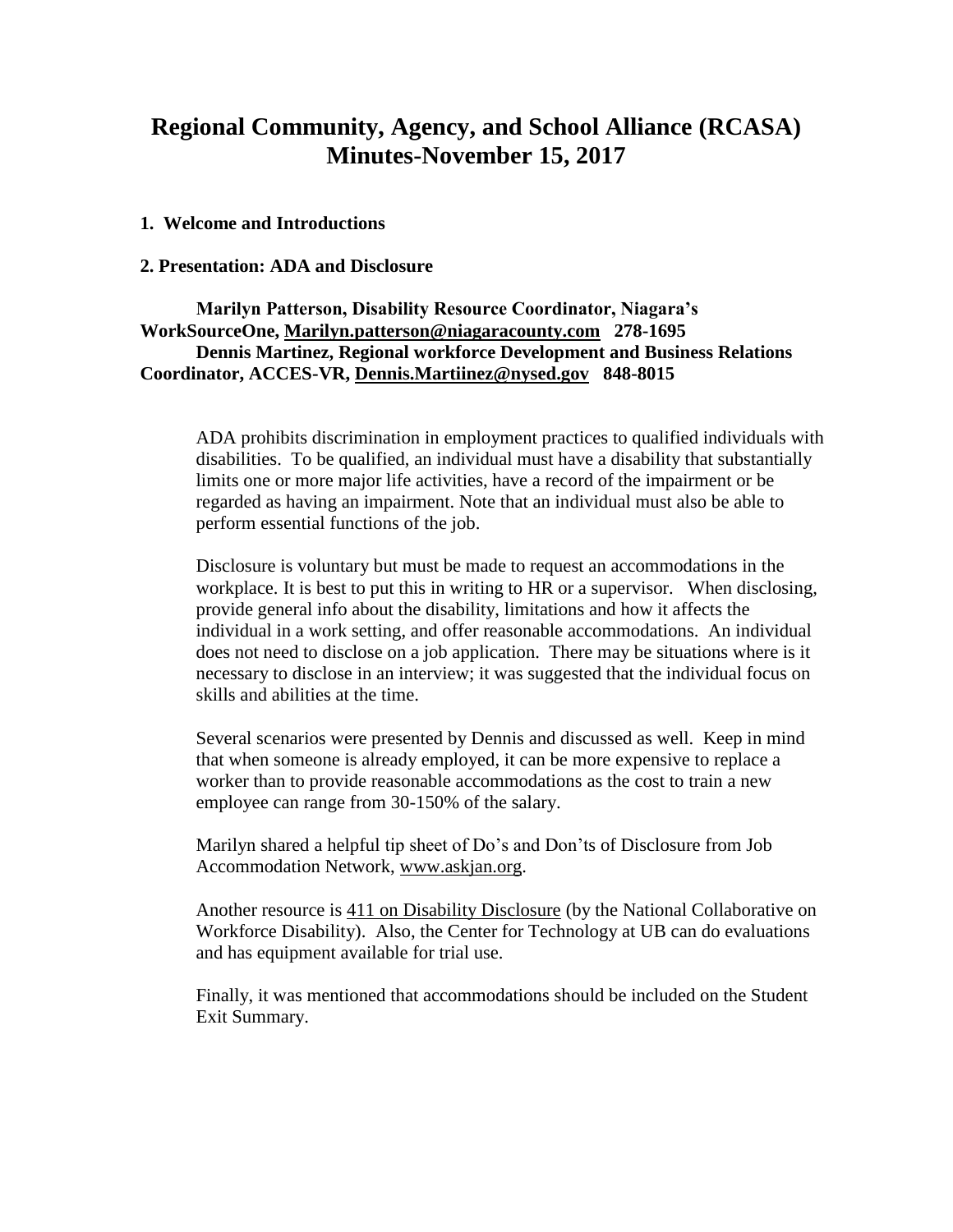### **3. Announcements/sharing of information**

- a. **Tonia Weichmann, Transition Coordinator, Parent Network of WNY**  showed the updated website [www.parentnetworkwny.org.](http://www.parentnetworkwny.org/)
	- 1. The website can be translated into 12 languages.
	- 2. It features supports and services available
	- 3. An underutilized service is the Jim Kelly Scholarship fund which will pay conference fees for an individual under age 28, or family member, to attend a disability related conference.
	- 4. A Youth Empowerment page was added and includes resources as well.
- b. **Julia Duerr, Community Employment Specialist, Erie 1 BOCES** spoke about the second annual Youth Career College and Occupational Trades Fair co-sponsored by Erie 1 BOCES, Orleans Niagara BOCES, ACCES-VR, WNY Employment Consortium, and Parent Network of WNY. This event was held in October at ON BOCES.Over 100 students from 4 districts had the opportunity to meet with 20+employers, listen to presentations about selfawareness and employer expectations, and have resumes reviewed by ACCES-VR staff.
- c. **Elizabeth Loughran-Amorese, Erie I RSE TASC** reported that we are waiting for NYSED to release the Protocol for Indicator 13. She is holding an IEP work day on Dec. 7 at ON BOCES.

**4. Transition Conference**-. The conference date is Monday May 14<sup>th</sup>. There will be two strands again this year: OPWDD and Employment. We are also planning to include an agency fair which has not be offered in the past few years. Save the date flyers will be sent out in January.

**5. Resource Directory**- **Ann Ditto, Literacy Zone, ON BOCES** demonstrated the online version of the soon to be published Transition Resource Directory. A link will also be provided to download the directory in booklet form. Ann thanked those who worked diligently on this project.